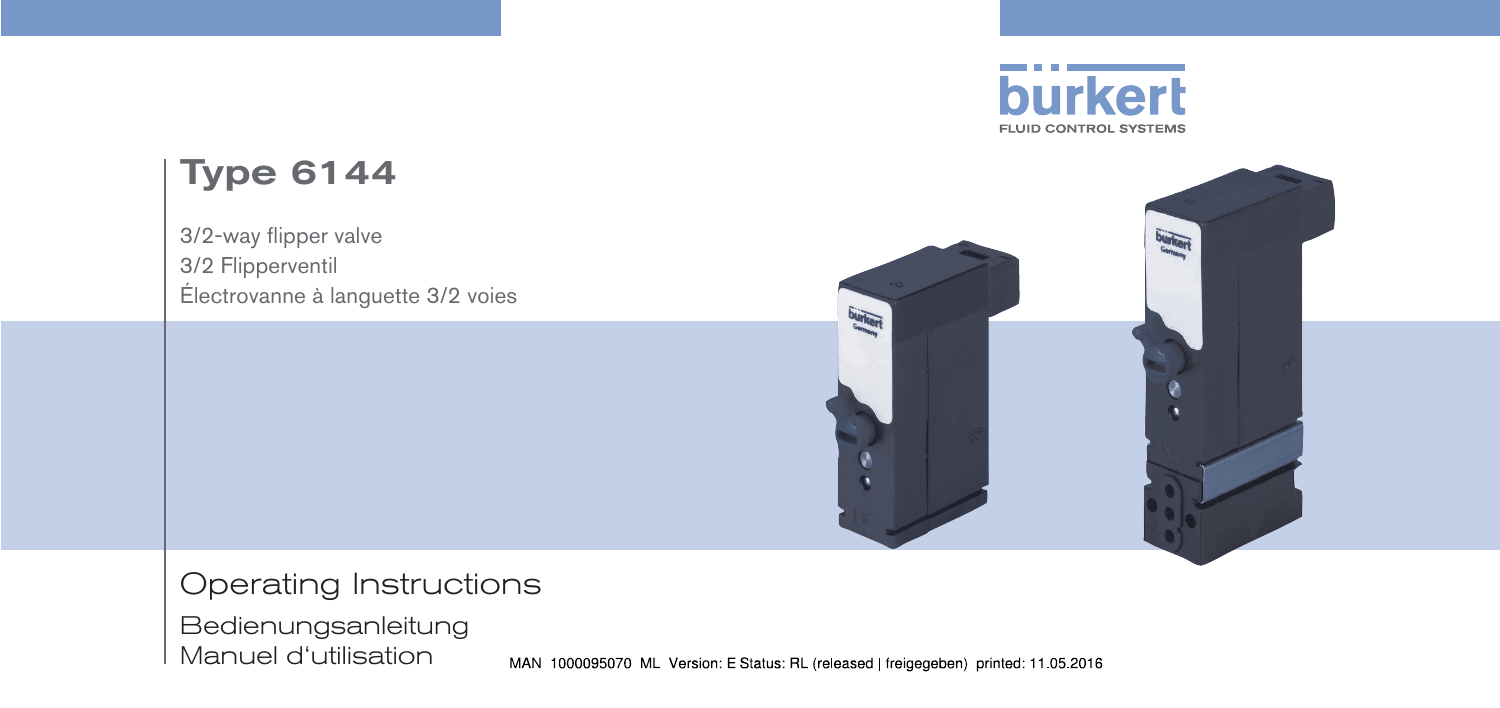# **OPERATING INSTRUCTIONS**

#### The operating instructions contain important information.

- $\triangleright$  Read the instructions carefully and follow the safety instructions in particular, and also observe the operating conditions.
- $\blacktriangleright$  Instructions must be available to each user.
- $\triangleright$  The liability and warranty for Type 6144 are void if the operating instructions are not followed.

# 1.1 Symbols

- ▶ Designates an instruction to prevent risks.
- $\rightarrow$  designates a procedure which you must carry out.

## Warning of injuries:

## **DANGER!**

Imminent danger. Serious or fatal injuries.

## **WARNING!**

Potential danger. Serious or fatal injuries.

## **CAUTION!**

Danger. Minor or moderately severe injuries.

# Warns of damage to property:

### **NOTE!**

# 2 INTENDED USE

Use of the Flipper Valve Type 6144 for other than its intended purpose may create hazards for persons, nearby equipment and the environment.

- ▶ The device may not be used in outdoor locations.
- ▶ Always observe the conditions for operations and use and the permissible data specified on the type plate and in the operating instructions.
- $\triangleright$  Safe and correct operation is only possible with proper transport, storage and installation, and careful operation and maintenance.
- $\triangleright$  Use the flipper value only for its intended purpose.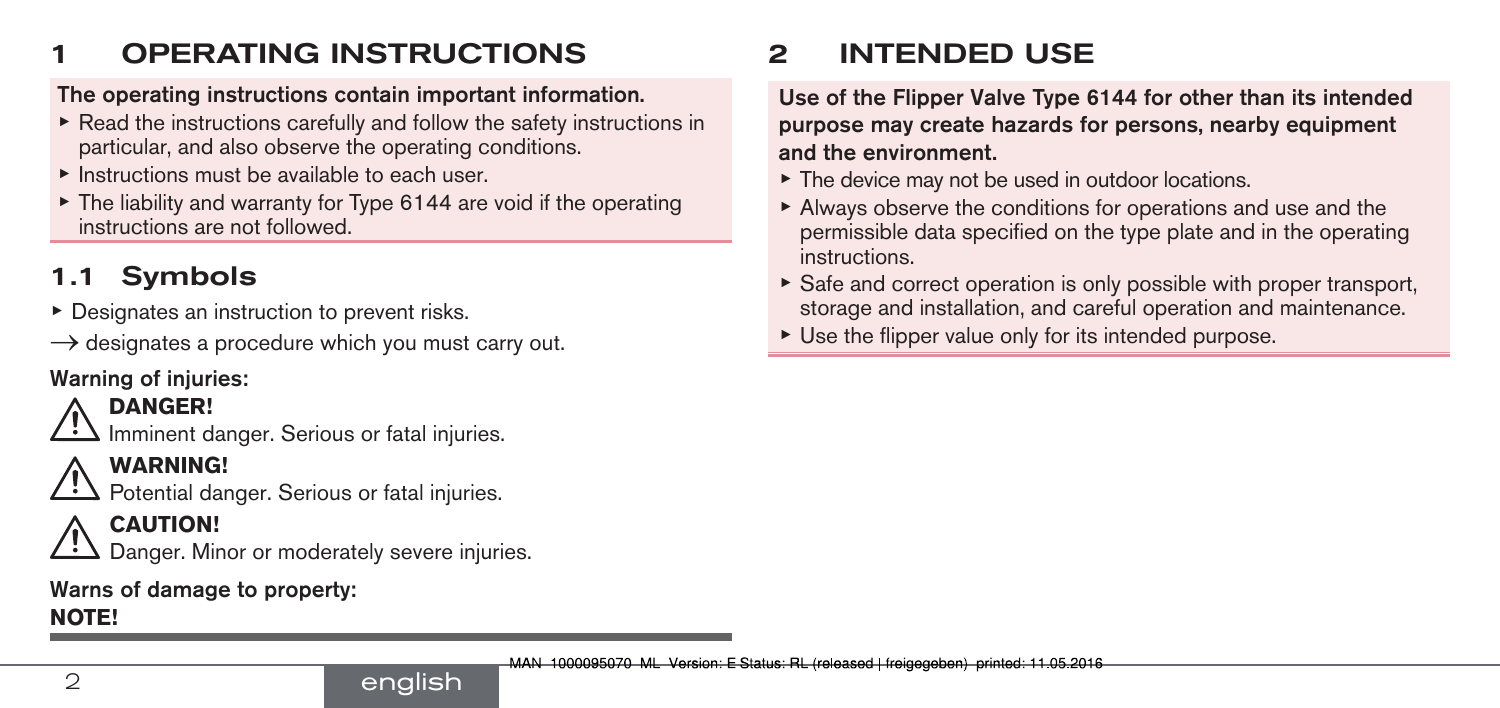# 3 BASIC SAFETY INSTRUCTIONS

These safety instructions do not make allowance for any contingencies and events which may arise during installation, operation and maintenance.



#### Danger of injury from high pressure.

▶ Before working on the system or device, switch off the pressureand vent or drain lines.

#### If switched on for a prolonged time, risk of burns or fire due to

#### hot device surface.

 $\triangleright$  Keep the device away from highly flammable substances and media and do not touch with bare hands.

#### General hazardous situations.

To prevent injuries:

▶ In a hazardous area, the device may be used only in accordancewith the specification on the separate Ex rating plate. To use the device in an explosion-risk area, observe the additional information with safety instructions for the explosion-risk area enclosed with the device or the separate explosion-risk operating instructions.

- ▶ Devices without a separate Ex rating plate may not be used in a potentially explosive area.
- ▶ Do not make any internal or external changes on the device and do not subject it to mechanical stress.
- $\triangleright$  Secure to prevent unintentional actuation.
- ▶ Only trained technicians may perform installation and maintenance work.
- ▶ After an interruption, ensure that the process is restarted in a controlled manner.
- $\triangleright$  Observe the general rules of technology.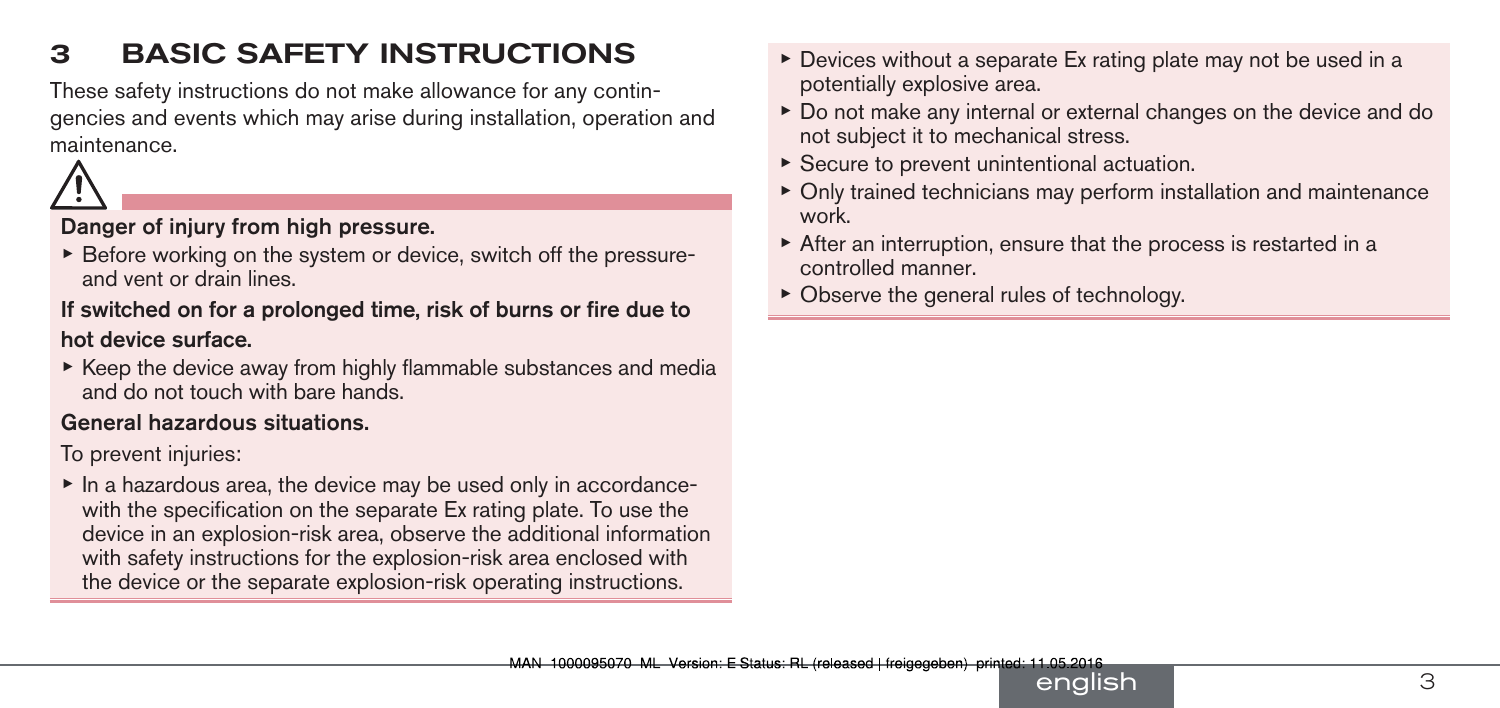# 4 GENERAL INFORMATION

## Contact address

**Germany**

```
Bürkert Fluid Control Systems
Sales Center
Chr.-Bürkert-Str. 13-17
D-74653 Ingelfingen
Tel. + 49 (0) 7940 - 10 91 111
Fax + 49 (0) 7940 - 10 91 448
E-mail: info@de.buerkert.com
```
### **International**

Contact addresses can be found on the final pages of the printed brief instructions. And also on the internet at: [www.burkert.com](http://burkert.com)

## 4.2 Warranty

The warranty is only valid if the device is used as authorized in accordance with the specified application conditions.

english

## 4.3 Information on the internet

The operating instructions and data sheets for Type 6144 can be found on the Internet at: [www.burkert.com](http://www.burkert.com/en/)

# 5 STRUCTURE AND FUNCTION

The Flipper Valve Type 6144 is a 3/2-way solenoid valve that can be operated either electrically (monostable or bistable) or mechanically via manual actuation.

## 6 TECHNICAL DATA

# 6.1 Operating conditions

## **WARNING!**

### Danger of injury due to function failure.

The device is not designed for use in outdoor locations.

▶ Do not use the Type 6144 in outdoor locations, and avoid heat sources that could cause the temperature to exceed the permissible temperature range.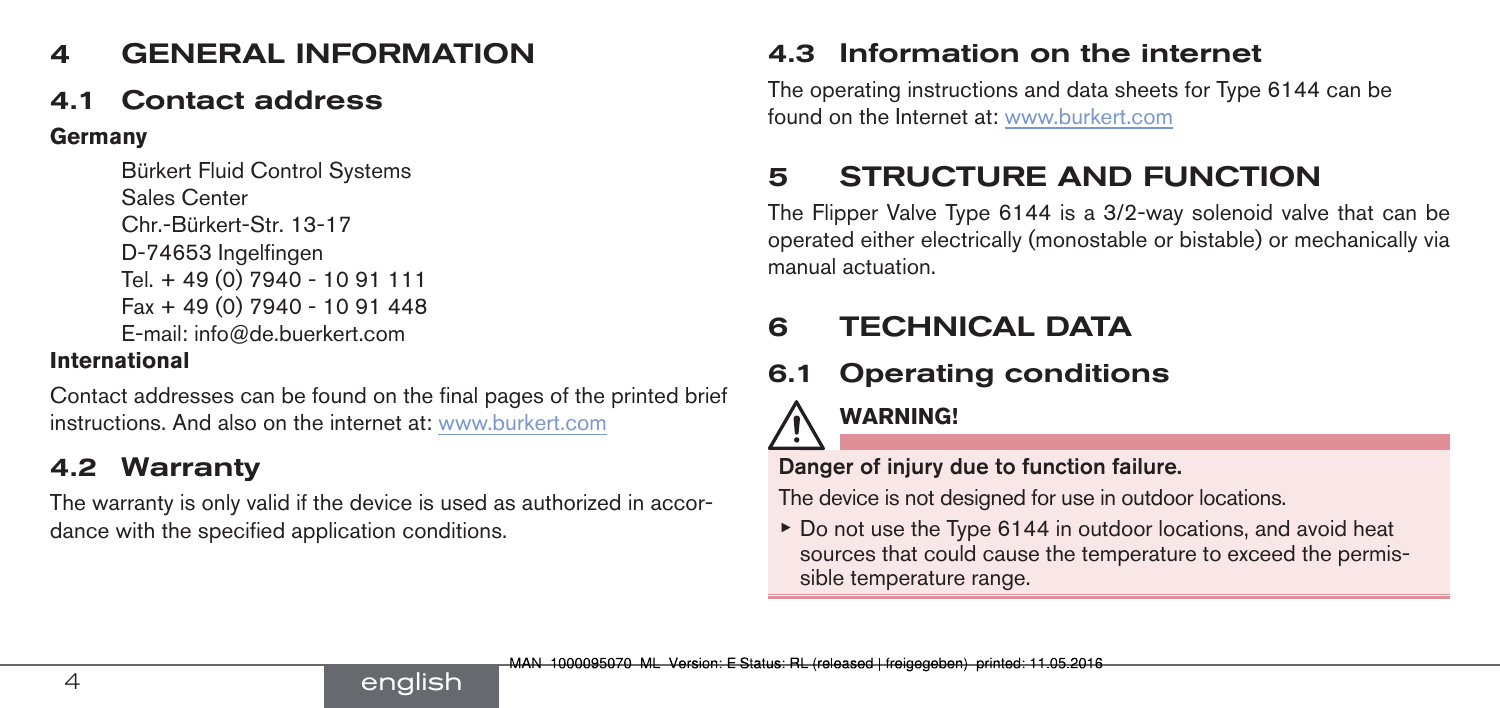Ambient temperature -10 to +55 °C Fluid temperature  $-10$  to  $+55$  °C

Fluids Compressed air: oiled, oil-free or dry; neutral liquids and gases (5 µm filtering);Technical vacuum. Protection category IP40 with rectangular connector Protection class 3 acc. to VDE 0580.

#### UL with class II power supply unit

### 6.2 Mechanical data

Dimensions **Example 3** see data sheet Seal material **EXM** 

Housing material PPS, fibreglass reinforced

### 6.3 Type plate

Example: WWC

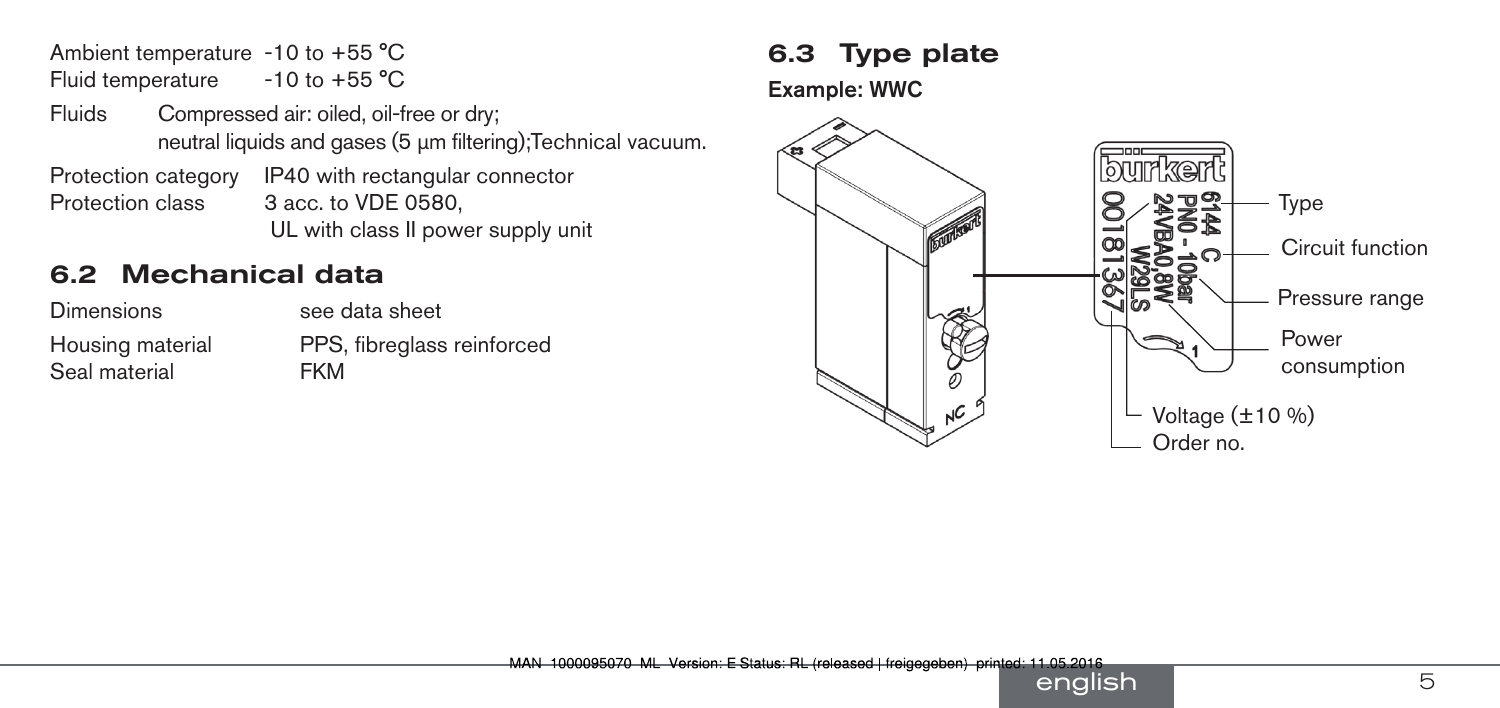### 6.4 Pneumatic data

| Circuit functions     |   |            |     |                                                                            |  |  |  |
|-----------------------|---|------------|-----|----------------------------------------------------------------------------|--|--|--|
|                       |   |            |     | 3/2-way valve, direct acting, outlet 2 depres-<br>surized when deenergized |  |  |  |
| D                     |   |            |     | 3/2-way valve, direct acting, outlet 2 pres-<br>surized when deenergized   |  |  |  |
| Fluidische Anschlüsse |   |            |     |                                                                            |  |  |  |
| WW <sub>C</sub>       | 1 | NС         | (P) | Closed with no current (NC), com-<br>pressed-air connection                |  |  |  |
|                       |   | <b>COM</b> | (A) | Working connection                                                         |  |  |  |
|                       | 3 | NΟ         | (R) | Opened with no current (NO), deaer-<br>ation                               |  |  |  |
| WW D                  | 1 | NO.        | (P) | Opened with no current (NO), deaer-<br>ation                               |  |  |  |
|                       | 2 | <b>COM</b> | (A) | Working connection                                                         |  |  |  |
|                       | 3 | ΝC         | (R) | Closed with no current (NC), com-<br>pressed-air connection                |  |  |  |

Pressure range see type plate

english

### 6.5 Labelling of the electrical and fluid connections

<span id="page-5-0"></span>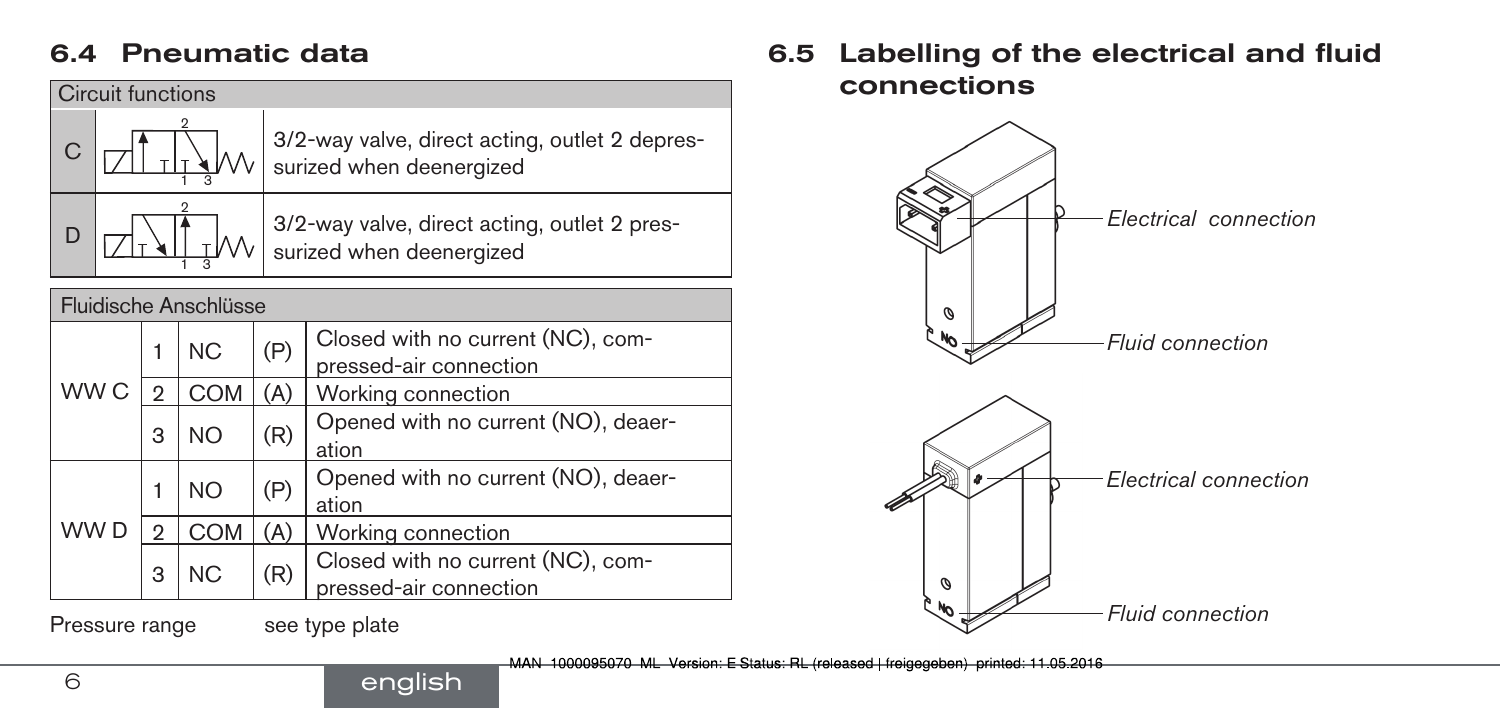## 6.6 Electrical data



Correct polarity is essential for the device to function.

See chapter "6.5 Labelling of the [electrical](#page-5-0) and fluid [connections"](#page-5-0)

Operating voltage as per type plate  $\pm$  10 %

Nominal power see type plate

Standard operating mode continuous operation,

duty cycle 100%

### 6.6.1. Control of the bistable version:

| Labelling | Polarity<br>Min. pulse duration 50 ms |                             |  |  |  |
|-----------|---------------------------------------|-----------------------------|--|--|--|
|           |                                       |                             |  |  |  |
|           | Valve (P seat)<br>is opened           | Valve (P seat)<br>is closed |  |  |  |
|           | Valve (P seat)<br>is closed           | Valve (P seat)<br>is opened |  |  |  |

# 7 ASSEMBLY

# 7.1 Safety instructions

# **WARNING!**

### Assembly work may result in hazardous situations.

- $\triangleright$  Such work may only be performed by persons with appropriate technical knowledge and using suitable tools.
- $\triangleright$  After an interruption of the electricity or the compressed air supply, ensure that the process is started up again in a defined or controlled manner.

### Danger from unintentional activation of the system.

Unintentional start-up of the system may lead to injuries and property damage.

▶ Use suitable means to prevent the system from being activated unintentionally.

### 7.1.1. Devices which are designed for use in zone 2/22

The user must ensure that this unit complies with the degree of protection IP54 in accordance with EN 60529. For example, by installing it in a suitable housing.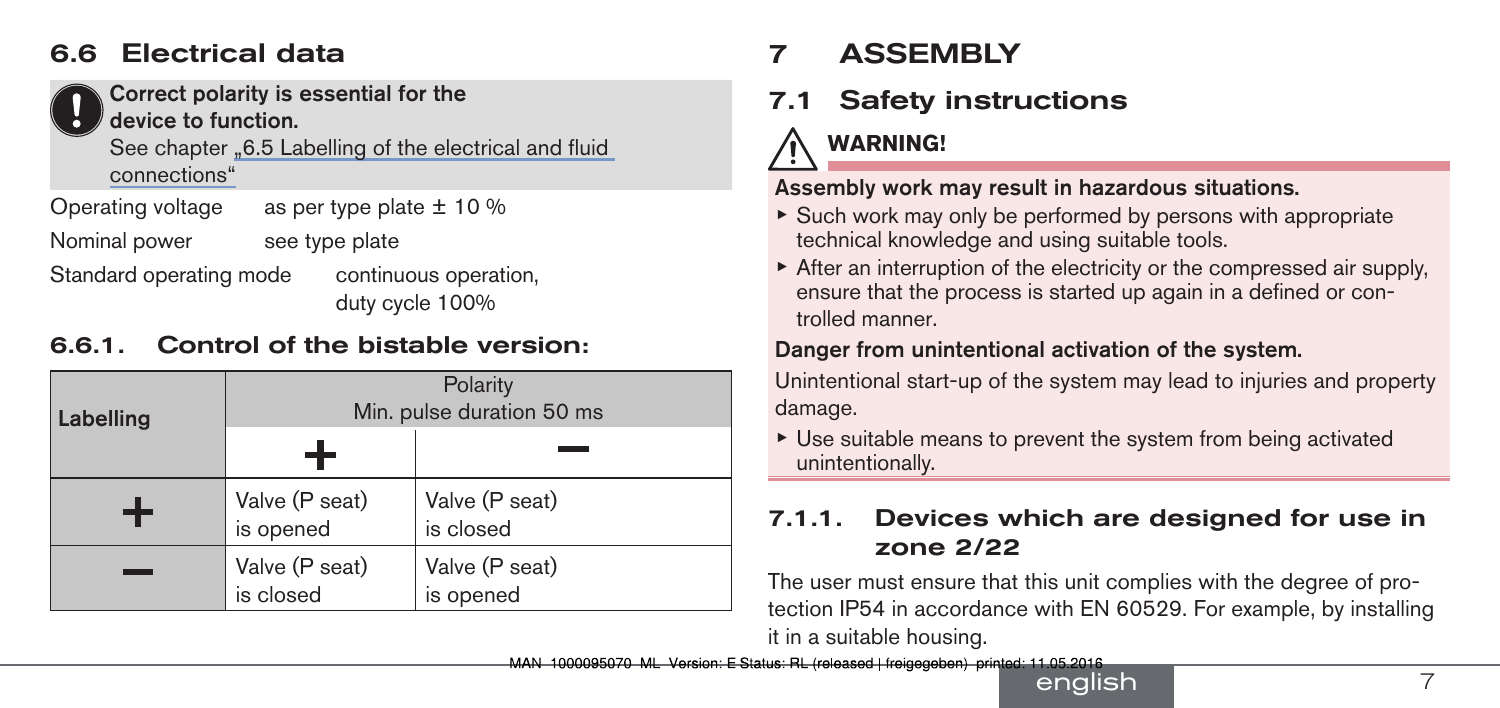## 7.2 Fluid installations

# **WARNING!**

### Danger of injury from high pressure.

▶ Before detaching lines and valves, cut off pressure and vent. Risk of injury due to malfunction/escape of medium.

If the exhaust air from other processes is used to generate compressed air for the device, the seals may be destroyed by the media contained in the air.

▶ Use only fresh air to generate compressed air for the device.

#### Important operating conditions to avoid malfunctions:

The valve must be at least 5 mm away from other ferromagnetic materials.

Installation position: any, preferably with the drive upwards.

### Before assembly:

- $\rightarrow$  Clean pipes and flange connections.
- $\rightarrow$  To protect against malfunctions, install a filter (5  $\mu$ m) upstream of the valve.

### Assembly of Type 6144 with Bürkert flange:

(see Figure 1: Assembly drawing for Bürkert flange)

# **WARNING!**

### Danger of escaping fluids!

Connections will leak if the seal is not properly seated.

- $\blacktriangleright$  Ensure that the supplied sealing mat is correctly seated.
- $\rightarrow$  Insert sealing mat into the valve.
- $\rightarrow$  Assign fluids 1, 2 and 3 correctly on the valve and connection plate.
- $\rightarrow$  Drill holes in accordance with hole pattern.
- $\rightarrow$  Screw valve to connection plate
- $\rightarrow$  Check valve for proper seal

## Assembly of Type 6144 with lateral flange:

(see Figure 2: Assembly drawing for lateral flange)

- $\rightarrow$  Assign fluids 1, 2 and 3 correctly on the valve and connection plate.
- $\rightarrow$  Drill holes in accordance with hole pattern.
- $\rightarrow$  Screw valve to connection plate
- $\rightarrow$  Check valve for proper seal

### english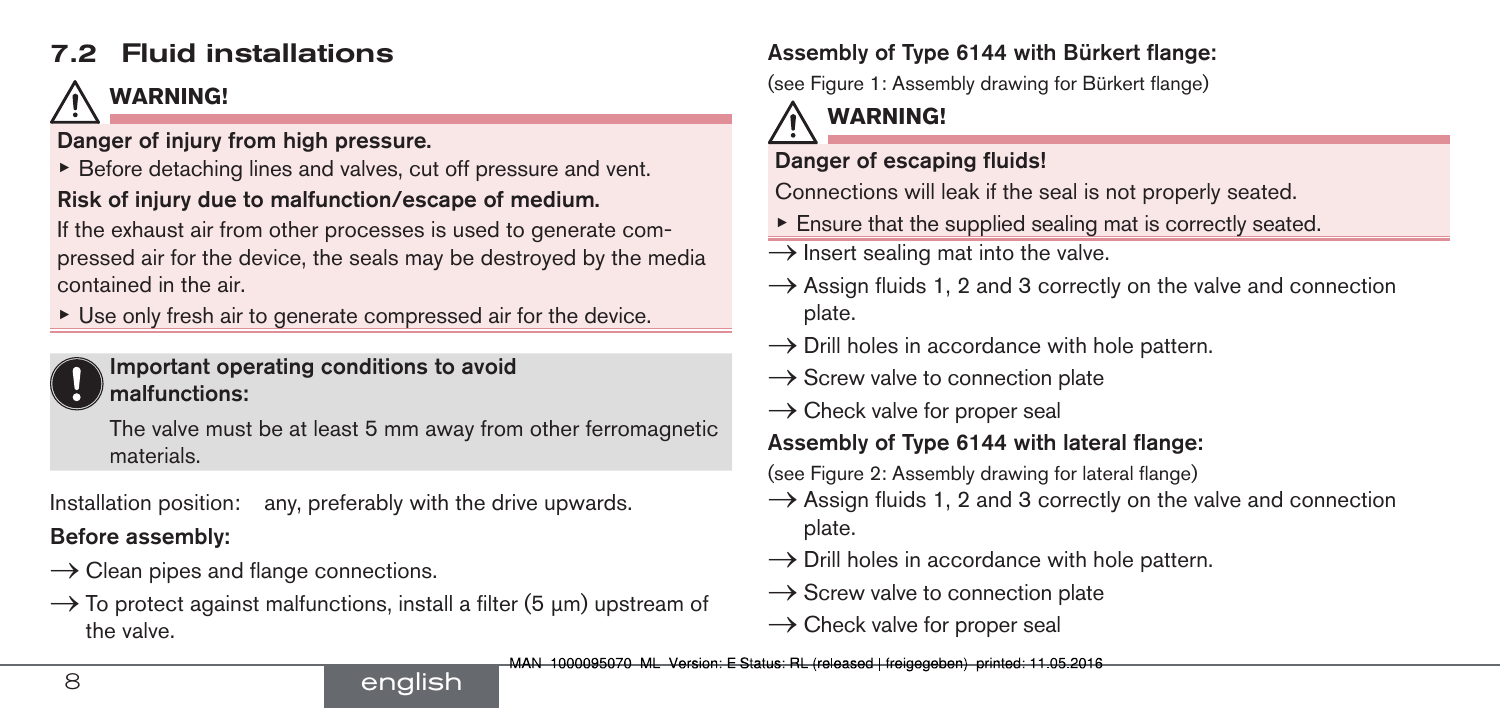



*Fig. 2: Assembly drawing for lateral flange*

*Fig. 1: Assembly drawing for Bürkert flange*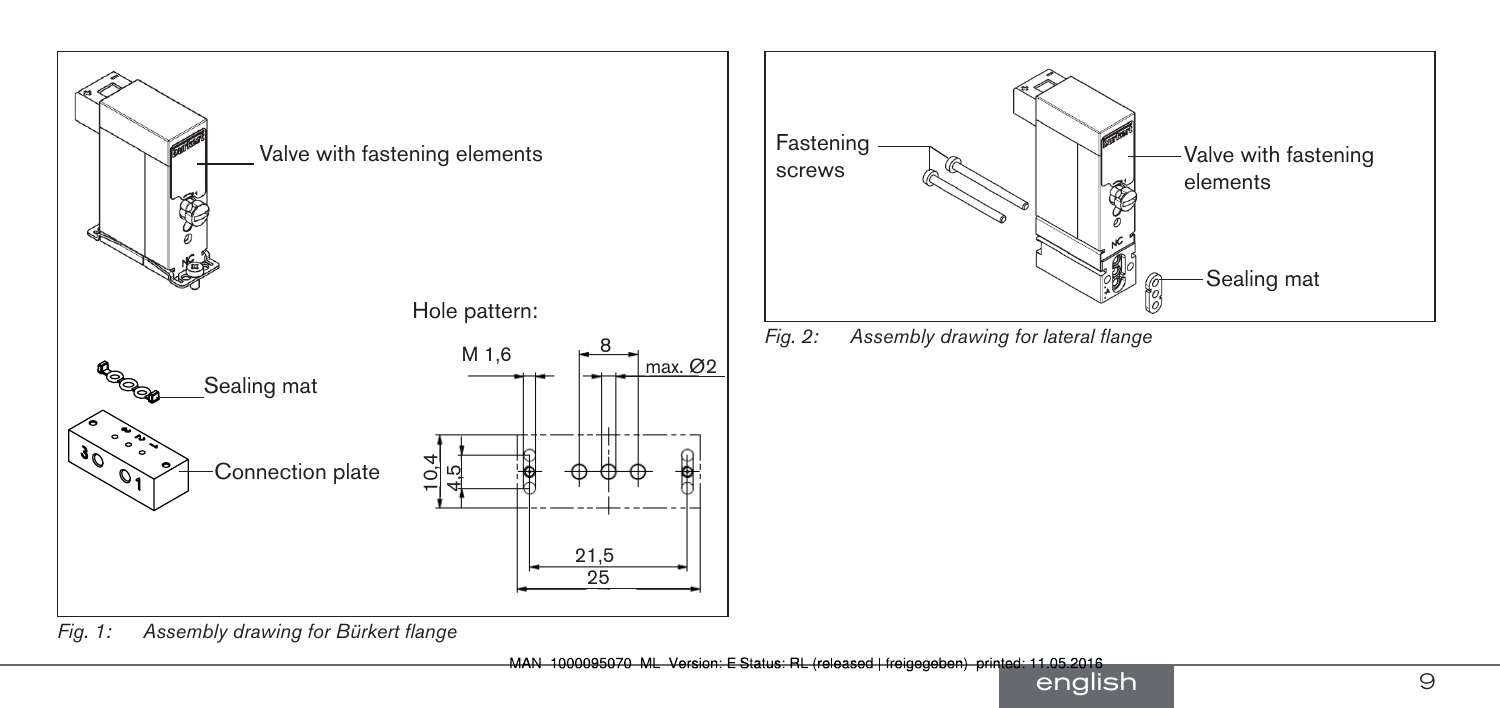

MAN 1000095070 ML Version: E Status: RL (released | freigegeben) printed: 11.05.2016

english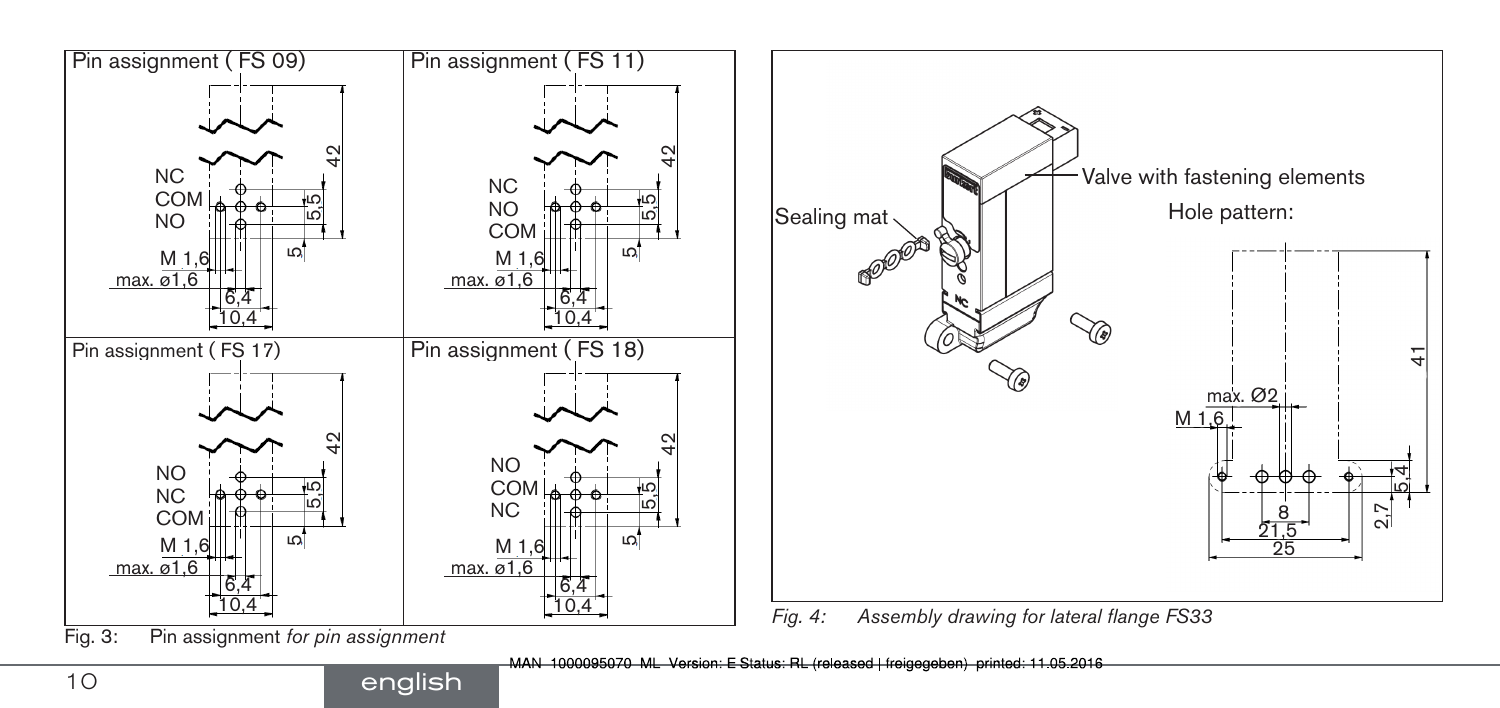### 7.2.1. Manual actuation

• The valve can be actuated manually via a hand lever.

### **NOTE!**

The hand lever may be damaged if it is pressed and turned at the same time.

• Do not press and turn the hand lever at the same time.

Switching positions of the hand lever:



Lock function:▶ 90° rotation = maintained-contact switching

Normal position

Push function: Pressing = brief actuation



The push function is not available for all device variants (see table)

## 7.2.2. Description of variants

• The location and function of the manual override and the position of the fluid connections vary depending on the design (see the following table).

| Description of the most important variants: |                                        |                                            |  |  |  |
|---------------------------------------------|----------------------------------------|--------------------------------------------|--|--|--|
| <b>Circuit</b><br>function                  | <b>Manual override</b><br>next to port | Possible manual override lever<br>function |  |  |  |
| <b>WWC</b>                                  | P(NC)                                  | Push & Lock                                |  |  |  |
|                                             | R(NO)                                  | Lock                                       |  |  |  |
| <b>WWD</b>                                  | P(NO)                                  | Lock                                       |  |  |  |
|                                             | R(NC)                                  | Push & Lock                                |  |  |  |

# 7.3 Electrical installation



Important instructions for proper functioning of the device:

The device is designed for battery voltage. Do not use any technical DC voltage!

Correct polarity is essential for the device to function. See chapter "6.5 Labelling of the [electrical](#page-5-0) and fluid [connections"](#page-5-0).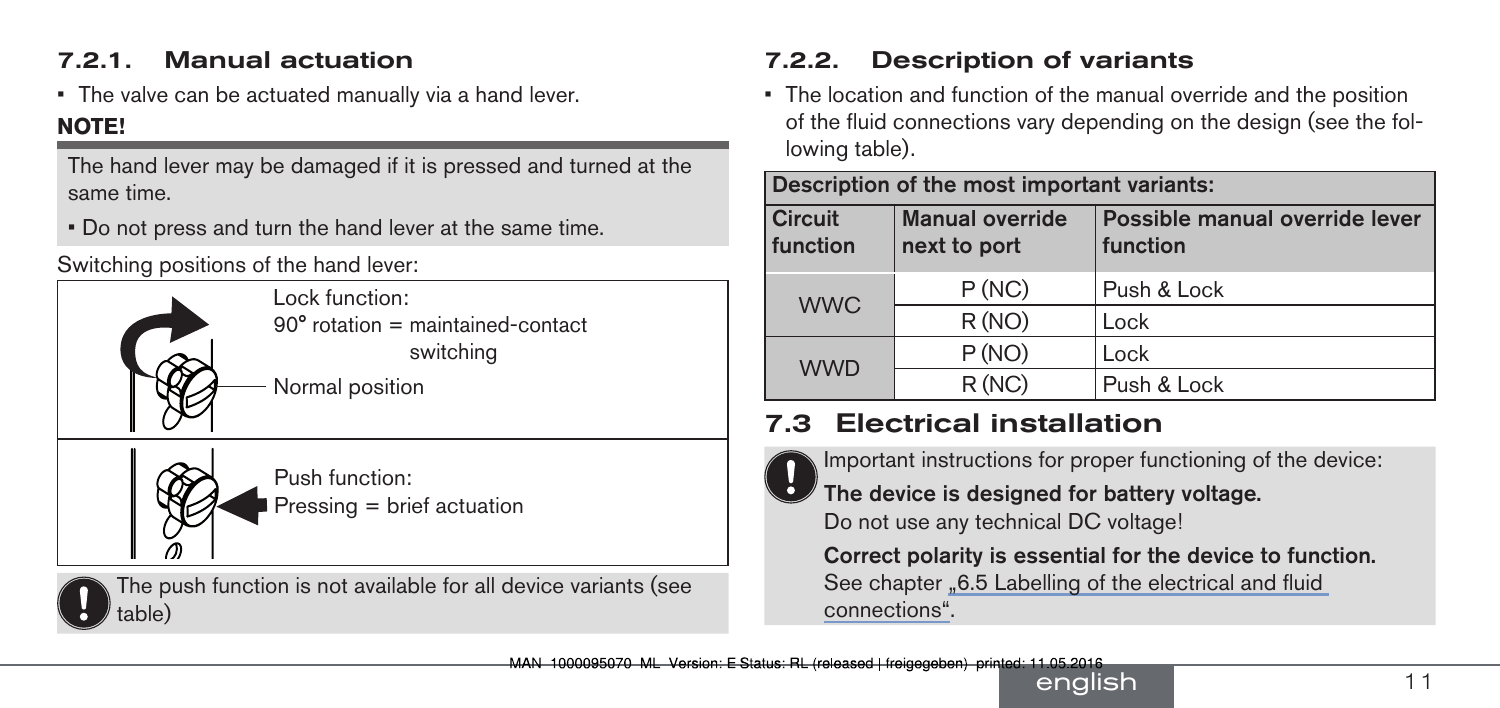### 7.3.1. Electrical connection:

Observe voltage and type of current in accordance with type plate. Connection with direct current:



english

# 8 MAINTENANCE / MALFUNCTIONS

#### **NOTE!**

#### Damage caused by electrostatic charge.

An electrostatic discharge may damage the device.

• Clean the device surface of the flipper valve by gently wiping it with a damp cloth.

Under normal conditions, operation of the valve is maintenance-free. In the event of heavy external fouling, cleaning with suitable cleaning agents is recommended. If necessary, a test should be carried out to determine the suitability of the cleaning agent.

# 8.1 Malfunctions

In the event of a malfunction, check the following:

- $\rightarrow$  the line connections
- $\rightarrow$  the operating pressure
- $\rightarrow$  the voltage supply and valve actuation

If the valve still does not operate, please contact your Bürkert service office.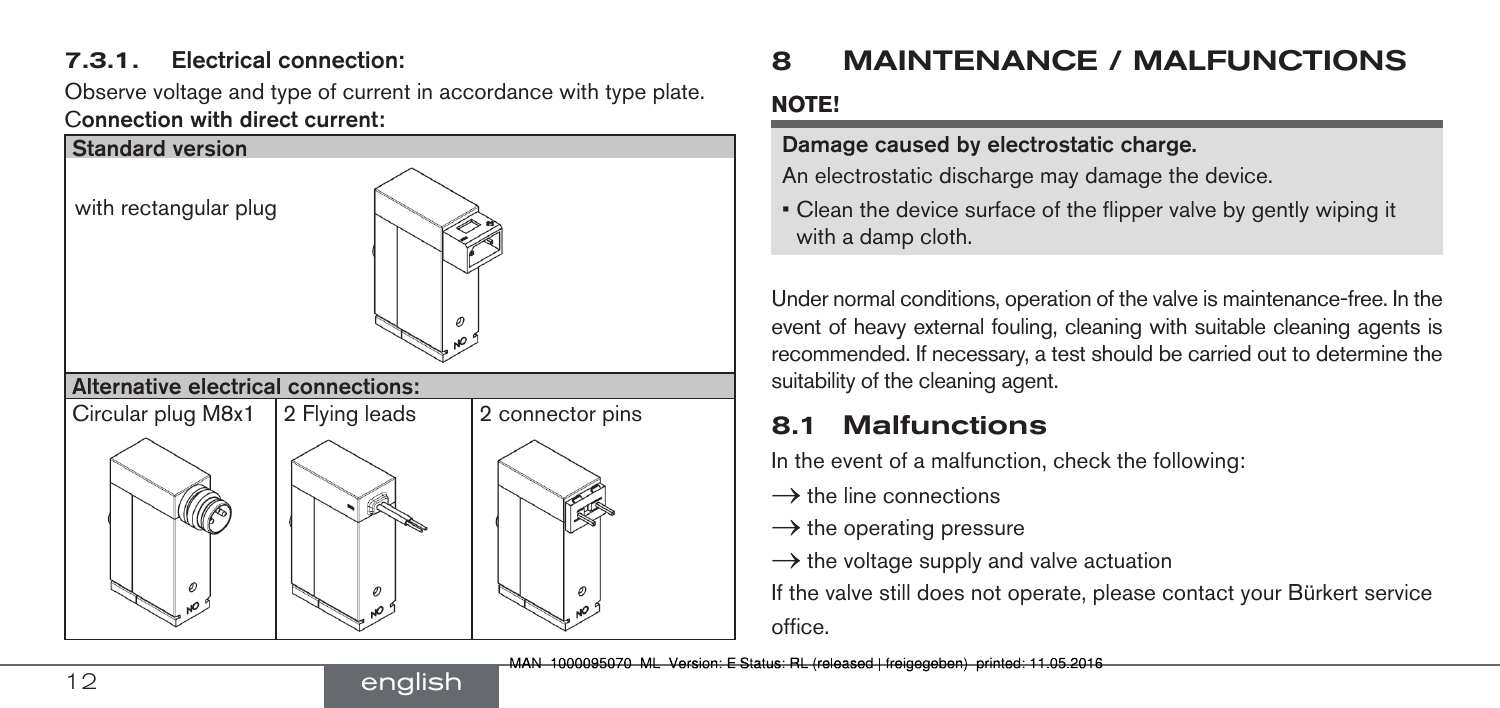## 9 PACKAGING, TRANSPORT, **STORAGE**

#### **NOTE!**

#### Transport damages.

Inadequately protected equipment may be damaged during transport.

- During transportation protect the device against wet and dirt in shock-resistant packaging.
- Avoid exceeding or dropping below the allowable storage temperature.

#### Incorrect storage may damage the device.

- Store the device in a dry and dust-free location.
- Storage temperature. -20 ... +65 °C.

#### Damage to the environment caused by device components con taminated with media.

- Dispose of the device and packaging in an environmentally friendly manner.
- Observe applicable regulations on disposal and the environment.